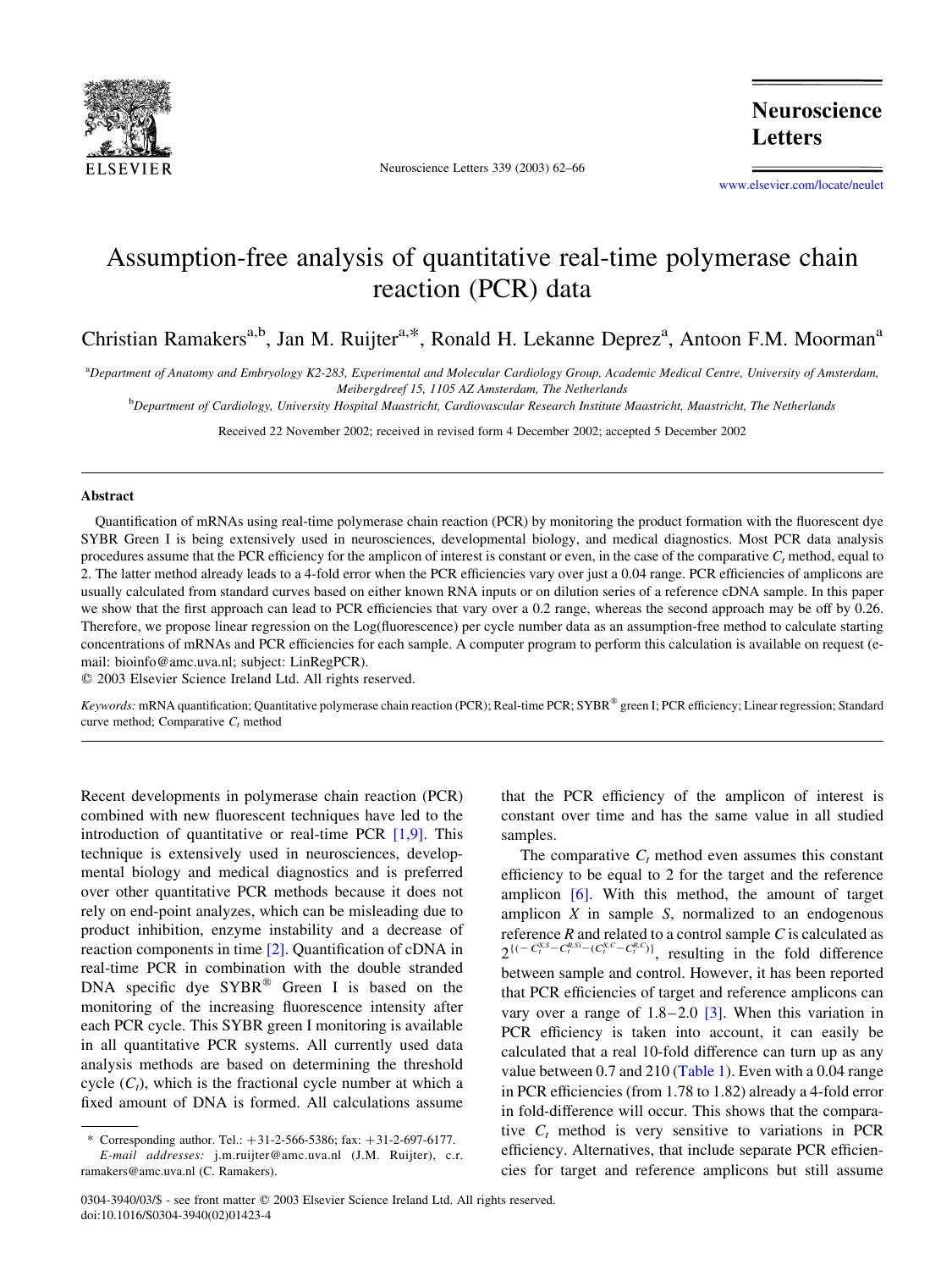<span id="page-1-0"></span>

| Table 1                                                                                                           |  |
|-------------------------------------------------------------------------------------------------------------------|--|
| Illustration of the effect of unequal PCR efficiencies on the result of the comparative $C_t$ method <sup>a</sup> |  |

|          | Sample         |                | Control    |                |               | Fold difference |
|----------|----------------|----------------|------------|----------------|---------------|-----------------|
|          | Amplicon X     | Reference      | Amplicon X | Reference      |               |                 |
| $N_0$    | 0.1            | 0.01           | 0.01       | 0.01           | $\rightarrow$ | Input: $10$     |
| $\cal E$ | $\overline{2}$ | 1.8            | 1.8        | $\overline{c}$ |               |                 |
| $C_t$    | 8.97           | 14.49          | 14.49      | 12.29          | $\rightarrow$ | Obs: 212        |
| $\cal E$ | 1.9            | 1.9            | 1.9        | 1.9            |               |                 |
| $C_t$    | 9.68           | 13.27          | 13.27      | 13.27          | $\rightarrow$ | Obs: 12         |
| $\cal E$ | 1.8            | $\overline{2}$ | 2          | 1.8            |               |                 |
| $C_t$    | 10.57          | 12.29          | 12.29      | 14.49          | $\rightarrow$ | Obs: 0.7        |

<sup>a</sup> With this method, the fold difference defined as the amount of target amplicon X in sample S, normalized to an endogenous reference R and related to a control sample C can be calculated as  $2^{((-C_t^{X,S})-(C_t^{X,C}-C_t^{R,C}))}$ . With an input 10-fold difference  $(N_0$  line) and PCR efficiencies ranging from 1.8 to 2.0 (E lines) the fractional number of cycles needed to reach a threshold of 50 (N<sub>t</sub>) can be calculated as  $C_t = {\text{Log}(N_t) - \text{Log}(N_t)}{\text{Log}(E)}$ . From these threshold cycles the observed (Obs) fold difference can be calculated [\[6\]](#page-4-0).

constant efficiencies in all samples, have been published [\[3,](#page-3-0) [7\].](#page-3-0) These alternatives rely on standard curves for the estimation of these PCR efficiencies.

The standard curve method is usually based on the  $C_t$ values of either an input series of known RNA concentrations in the reverse transcription or a dilution series of a reference cDNA sample [\[6\].](#page-4-0) The equation for PCR kinetics  $(N_C = N_0 \times E \cdot f^C)$  states that the amount of product after C cycles  $(N_C)$  is equal to the starting concentration  $(N<sub>0</sub>)$  times the efficiency  $(Eff)$  to the power C. This equation can be converted into the form  $C_t = \text{Log}(N_C)/\text{Log}(Eff) - \{1/$  $Log(Eff)$  ×  $Log(N_0)$  which is a linear relation between  $C_t$ and  $\text{Log}(N_0)$  when  $N_C$  is fixed and only when the efficiency is constant. The standard curve is constructed by fitting this equation to the  $\text{Log}(N_0)$  and  $C_t$  values for a known series of  $N<sub>0</sub>$ . The PCR efficiency is then calculated from the slope of the standard curve  $(Eff = 10^{-1/slope})$ . However, in most applications of real-time PCR the standard curve-derived PCR efficiencies are not used. The standard curve is only used as a calibration curve to estimate the starting concentrations of unknown samples.

We scrutinized the use of standard curves for estimating PCR efficiencies by reviewing the two approaches for creating standard curves: (1) the use of (duplicate) serial dilutions of one of the cDNA samples under investigation; and (2) the use of a (duplicate) series of increasing amounts of total RNA as input in the reverse transcription [\[6\].](#page-4-0) When the standard curve is based on the serial dilution of a single cDNA sample the chance exists that the sample used to generate this standard curve is contaminated with for example salt, phenol, chloroform and/or ethanol resulting in a lower-than-expected PCR efficiency. However, dilution of this sample will also dilute the 'poison' and decrease its effect on the PCR reaction, thereby increasing the PCR efficiency with each dilution step. A computer calculation of this dilution effect  $(Fig. 1)$  $(Fig. 1)$  clearly shows that there is no

direct relation between the individual PCR efficiencies  $(E_{diluted}, 1.65-1.86)$  and the standard-curve-derived PCR efficiency (1.91). In this example the latter efficiency deviates 0.26 from the PCR efficiency of the undiluted reference sample and probably from all other samples prepared in the same way. Only when the individual PCR efficiencies of the standard curve samples are checked, a poisoned standard curve can be unmasked.

In the second approach, the standard curve is based on a series of increasing amounts of total RNA as input in the reverse transcription. To this end, six different concentrations of left ventricular total RNA of a mongrel dog were measured in triplicate. This experimental set-up enabled us to do a sub-sampling experiment and to construct two series of  $3<sup>6</sup>$  ( = 729) standard curves: one series based on six single data points per curve and another series based on six duplicate data points per curve. The frequency distributions of all slopes and calculated PCR efficiencies of these two series of standard curves are shown in [Fig. 2](#page-2-0). The calculated PCR efficiencies for standard curves based on single data points vary between 1.81 and 2.02; the use of duplicates halves this range ([Fig. 2\)](#page-2-0).

In summary, the comparative  $C_t$  method and the standard curve rely heavily on the assumption that in all samples the PCR efficiency of each amplicon is constant. To by-pass this assumption in the analysis of quantitative PCR data, the fluorescence measured per cycle of each sample can be used. This alternative approach is based on linearization of the basic formula for exponential PCR amplification by taking the logarithm on both sides of the equation resulting in  $Log(N_C) = Log(N_0) + Log(Ef) \times C$ . The  $N_C$  and C are measured fluorescence data and cycle number, respectively. The log-linear part of the PCR data can be determined for each sample by selecting a lower and an upper limit of a 'window-of-linearity' ([Fig. 3](#page-3-0)). Linear regression analysis is then used to calculate the intercept and the slope,  $Log(N_0)$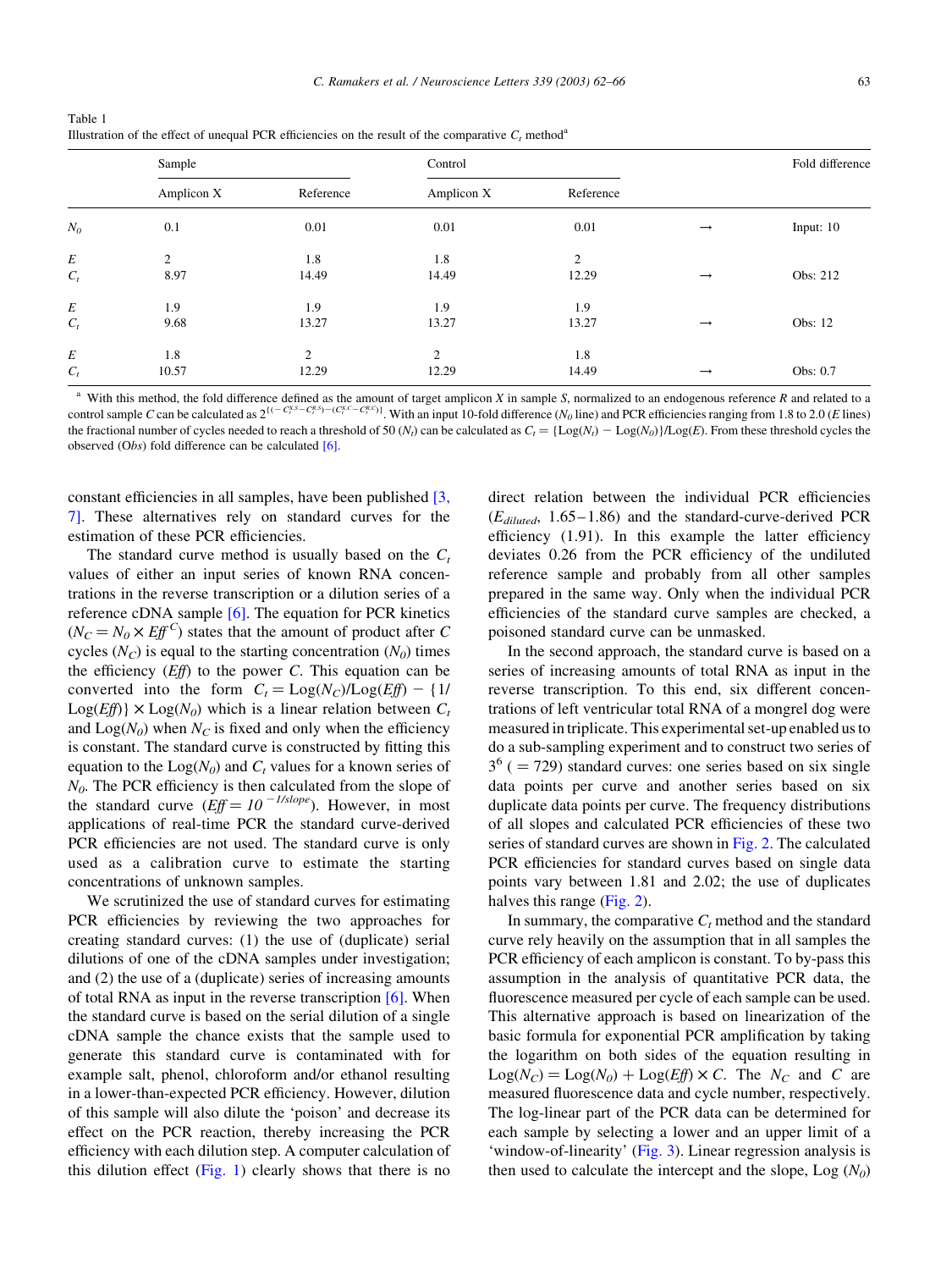<span id="page-2-0"></span>Input

| $E_{max}$<br>$E_{actual}$ | 2.00<br>1.65 |                                                 | $E_{\text{lost}}$ (= $E_{\text{max}} - E_{\text{actual}}$ ) | 0.35                                     |                            |
|---------------------------|--------------|-------------------------------------------------|-------------------------------------------------------------|------------------------------------------|----------------------------|
| <b>Simulation</b>         |              | poison partly dilutable<br>$(D = 0.6, U = 0.4)$ |                                                             | poison not dilutable<br>$(D = 0, U = 1)$ |                            |
| Dilution                  | $\rm N_{0}$  | $E_{\text{diluted}}$                            | threshold<br>cycle (C <sub>2</sub> )                        | $\rm E_{constant}$                       | threshold<br>cycle $(C_2)$ |
| 1                         | 1.0          | 1.65                                            | 1.38                                                        | 1.65                                     | 1.38                       |
| $\overline{2}$            | 0.50         | 1.755                                           | 2.47                                                        | 1.65                                     | 2.77                       |
| 4                         | 0.25         | 1.808                                           | 3.51                                                        | 1.65                                     | 4.15                       |



Fig. 1. Computer simulation showing the influence of a poison in the cDNA sample that is serially diluted to construct a standard curve. Input gives the parameters used in the simulation.  $E_{max}$  represents the maximum PCR efficiency and  $E_{actual}$  the actual PCR efficiency due to a loss in PCR efficiency  $(E_{lost})$ . A fraction D of this loss is due to a poison that can be diluted, leaving a fraction  $U$  that cannot be diluted  $(U = 1 - D)$ . Simulation shows the dilutions with the resulting  $N_0$ values. The effect of the dilution on the PCR efficiency can be calculated with:  $E = E_{max} - U \times E_{lost} - (D/dilution) \times E_{lost}$ . This calculation is carried out for a situation in which part of the loss is due to a poison that can be diluted (column 3,  $E_{diluted}$ ) and for a situation in which the loss in efficiency is due to factors, which cannot be diluted (column 5,  $E_{constant}$ ). For both, the fractional number of cycles needed in each sample to reach the crossing line level of 2 ( $C_2 = {\text{Log}(2) - \text{Log}(N_0)} / \text{Log}(E)$ ) is calculated in columns 4 and 6, respectively. The resulting threshold cycles  $(C_2)$  are plotted against the Log( $N_0$ ). Linear regression analysis of the 'poisoned' standard curve (open circles) shows perfect linearity ( $R^2 = 1$ ). Result shows that the different slopes of the standard curves translate into significantly different calculated PCR efficiencies. Note that ultimate dilution of the poisoned sample would give an  $E_{diluted}$  of 1.86.

and  $Log(Eff)$ , respectively, from the straight line that fits best to the included data points. The starting concentration follows directly from the intercept of this linear regression line ( $N_0 = 10^{intercept}$ ), and is expressed in terms of SYBR Green I fluorescence. The individual PCR efficiency follows from the slope of the linear regression line ( $Eff = 10^{slope}$ ) and can be used as a quality check to exclude possible



Fig. 2. Sub-sampling experiment to estimate the variability of the PCR efficiencies calculated from the slope of the standard curve. Six different concentrations of left ventricular total RNA of a mongrel dog (0.065, 0.13, 0.26, 0.65, 1.3, and 2.6  $\mu$ g/50  $\mu$ l) were reverse transcribed. In the real-time PCR,  $1.3 \mu$ l of cDNA was used to amplify a 273 bp GAPDH amplicon using dog specific primers [\[8\].](#page-4-0) Details regarding reverse transcription and real-time PCR protocols have been previously published [\[4\]](#page-3-0). Based on samples in which reverse transcriptase enzyme was omitted during reverse transcription, genomic DNA contamination of the samples was estimated to be 15 000  $\times$  less than the quantified cDNA levels and was therefore considered to be negligible. All cDNAs were quantified in triplicate. The graph shows the frequency distribution of PCR efficiencies that can be calculated from the slopes  $(Eff = 10^{-1/slope})$  of 729 standard curves constructed from all possible permutations of the six times three RNA inputs (light bars). These PCR efficiencies range from 1.81 to 2.02. When the three possible duplicate observations per triplicate are used, the range of the distribution is reduced to 1.86–1.94 (dark bars). The correlation coefficient squared  $(R^2)$  in both sets of calibration curves ranged from 0.98 to 1.00 indicating almost perfect linearity of all curves.

contaminated samples. To ensure unambiguous selection of data points within the window-of-linearity, an iterative algorithm is formulated to search for lines consisting of at least 4 and no more than six data points with the highest  $R^2$ value and a slope close to the maximum slope. The above algorithm gives the best correlation between the 'known' input and the observed  $N<sub>0</sub>$  value as was tested in a large number of dilution series. Using lines with only three data points gives inconsistent  $N<sub>0</sub>$  values whereas longer lines may be biased by inclusion of below-detection-limit and/or plateau phase points. The slope criterion is included in the algorithm to avoid fitting in the plateau phase. Note that this algorithm provides an adequate 'window-of-linearity' for most if not all of the samples. However, visual inspection of all amplification curves remains necessary to identify deviating samples that require an individual window or may have to be excluded. A computer program that implements the linear regression analysis of real-time PCR data and the described algorithm, as well as the possibility to interactively draw a window-of-linearity, is available by automatic request (e-mail: bioinfo@amc.uva.nl; subject: LinRegPCR). This program is compatible with exported data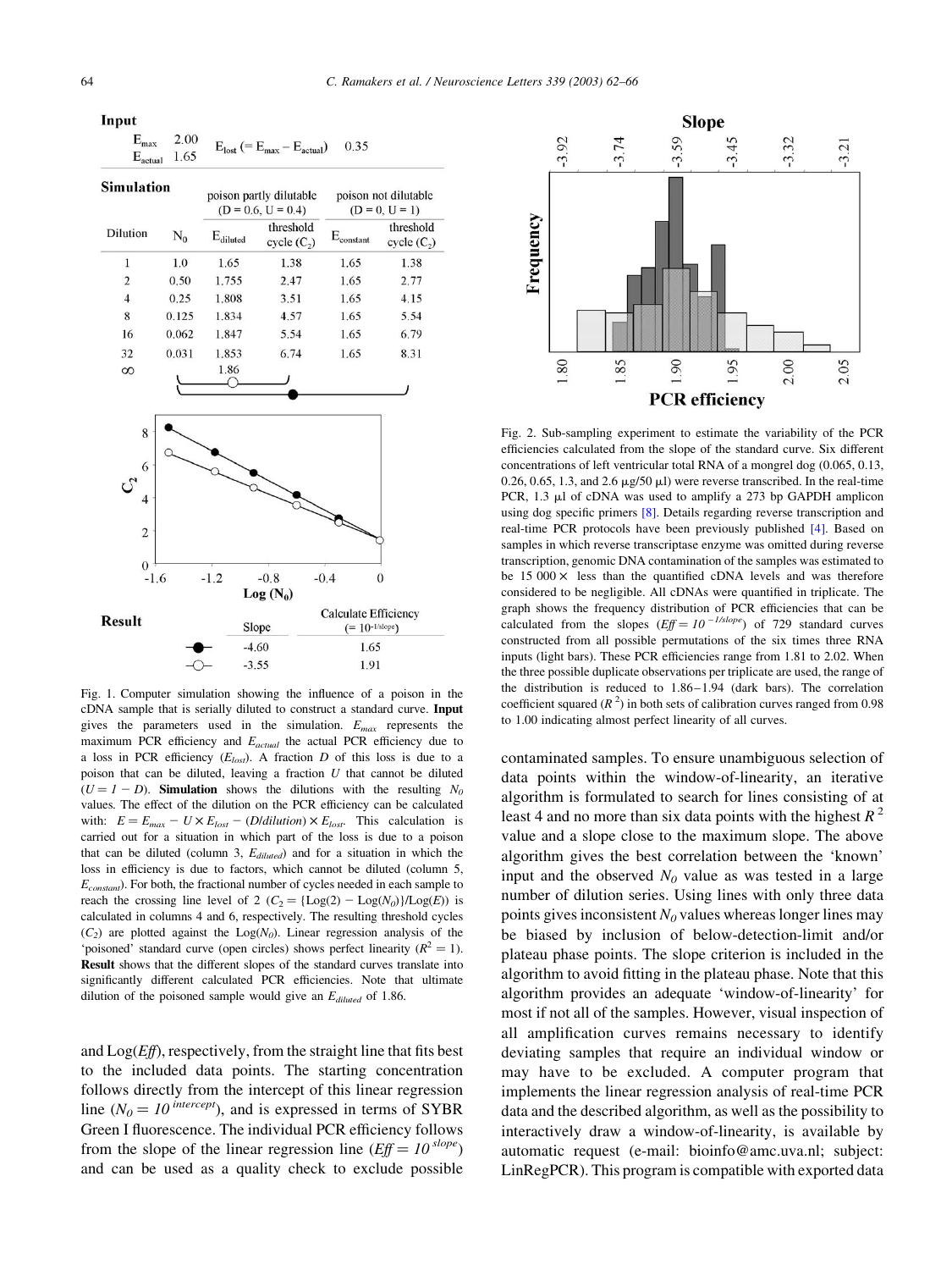<span id="page-3-0"></span>

Fig. 3. Illustration of the linear regression calculations implemented in a Microsoft Excel<sup>®</sup> spreadsheet for determining starting concentrations and PCR efficiencies per sample. The cycle number – fluorescence data pairs are imported at starting position A2. Only data of one sample are shown with cycle number and fluorescence in columns A and B, rows 4 till 43. The IF-statements in rows 48 till 87 filter those data points that fall in the socalled window-of-linearity, determined by setting the values in the anchored cells B\$45 and B\$46. These values can be changed interactively. Once the window-of-linearity is established a regression line is fitted to the included data points. The functions in cells B89, B90 and B91 calculate the  $R<sup>2</sup>$ , slope and the intercept, respectively. Finally, in cells B93 and B94 the PCR efficiency (=  $10^{slope}$ ) and  $N_0$  (=  $10^{intercept}$ ) are calculated. A Microsoft Windows® program to perform these calculations is available by automatic request (e-mail: bioinfo@amc.uva.nl; subject: LinRegPCR).

from the LightCycler<sup> $\infty$ </sup> system (Roche) as well as the ABI Prism<sup>®</sup> systems (Applied Biosystems).

It has been proposed recently [\[5\]](#page-4-0) to determine the PCR efficiency of each sample from the amount of fluorescence  $(N_A \text{ and } N_B)$  and the number of cycles  $(C_A \text{ and } C_B)$  at two arbitrary thresholds  $A$  and  $B$  along the exponential phase using the equation:  $E = (N_A/N_B)^{1/(C_A - C_B)}$  (note that the symbols are adapted to the ones used in this letter and that a mistake in the exponent of the equation which appears in the original paper is corrected). There are several advantages of our proposed linear regression approach over this non-linear curve fit. The use of the Log(fluorescence) versus cycle number plot in the linear regression approach enables more reliable identification of below-detection-limit noise points and of data points that are no longer in the straight log-linear phase of the PCR reaction, both of which can not easily be identified in a non-logarithmic graph (Fig. 3: fluorescence versus Cycle number graphs). Furthermore, the use of all points in the log-linear phase with linear regression not only gives a more reliable measure for the slope of the regression line and thus for the PCR efficiency, but also provides the correlation coefficient as a measure for the goodness of fit. The main advantage of the linear regression approach is that an estimate of the  $N<sub>0</sub>$ , the initial number of molecules, can directly be calculated from the intercept parameter of the regression line.

In conclusion, the 'poison' simulation as well as the subsampling experiment demonstrates that systematic and random differences in PCR efficiencies of individual samples make the standard curve an unreliable tool for quantification of mRNA levels. On the other hand, the linear regression approach enables the straightforward estimation and direct comparison of  $N<sub>0</sub>$  values between samples and between target and reference amplicons without the need to assume equal PCR efficiencies. This greatly simplifies the calculation involved in real time PCR analyzes and enables an independent estimation of mRNA contents in single samples. This may be of special importance when low quantities have to be reliably measured in small tissue samples as in fields of neuroscience and medical diagnostics.

## Acknowledgements

We would like to thank Dr Marc Vos, Department of Cardiology, Academic Hospital Maastricht, and Dr Onno Bakker, Department of Endocrinology and Metabolism, Academic Medical Center, Amsterdam for their constructive support. This research is partly supported by the Netherlands Heart Foundation, grant NHS 98.042 (CR) and NHS 96.002 (RHLD) (AFMM).

## References

- [1] U.E.M. Gibson, C.A. Heid, P.M. Williams, A novel method for real time quantitative RT-PCR, Genome Res. 6 (1996) 995–1001.
- [2] P. Kains, The PCR plateau phase towards an understanding of its limitations, Biochim. Biophys. Acta 1494 (2000) 23–27.
- [3] W. Kamphuis, A. Schneemann, L.M. Van Beek, A.B. Smit, P.F.J. Hoyng, E. Koya, Prostanoid receptor gene expression profile in human trabecular meshwork: a quantitative real-time PCR approach, Invest. Opthalmol. Vis. Sci. 42 (2001) 3209–3215.
- [4] R.H. Lekanne Deprez, A.C. Fijnvandraat, J.M. Ruijter, A.F.M. Moorman, Sensitivity and accuracy of quantitative real-time PCR